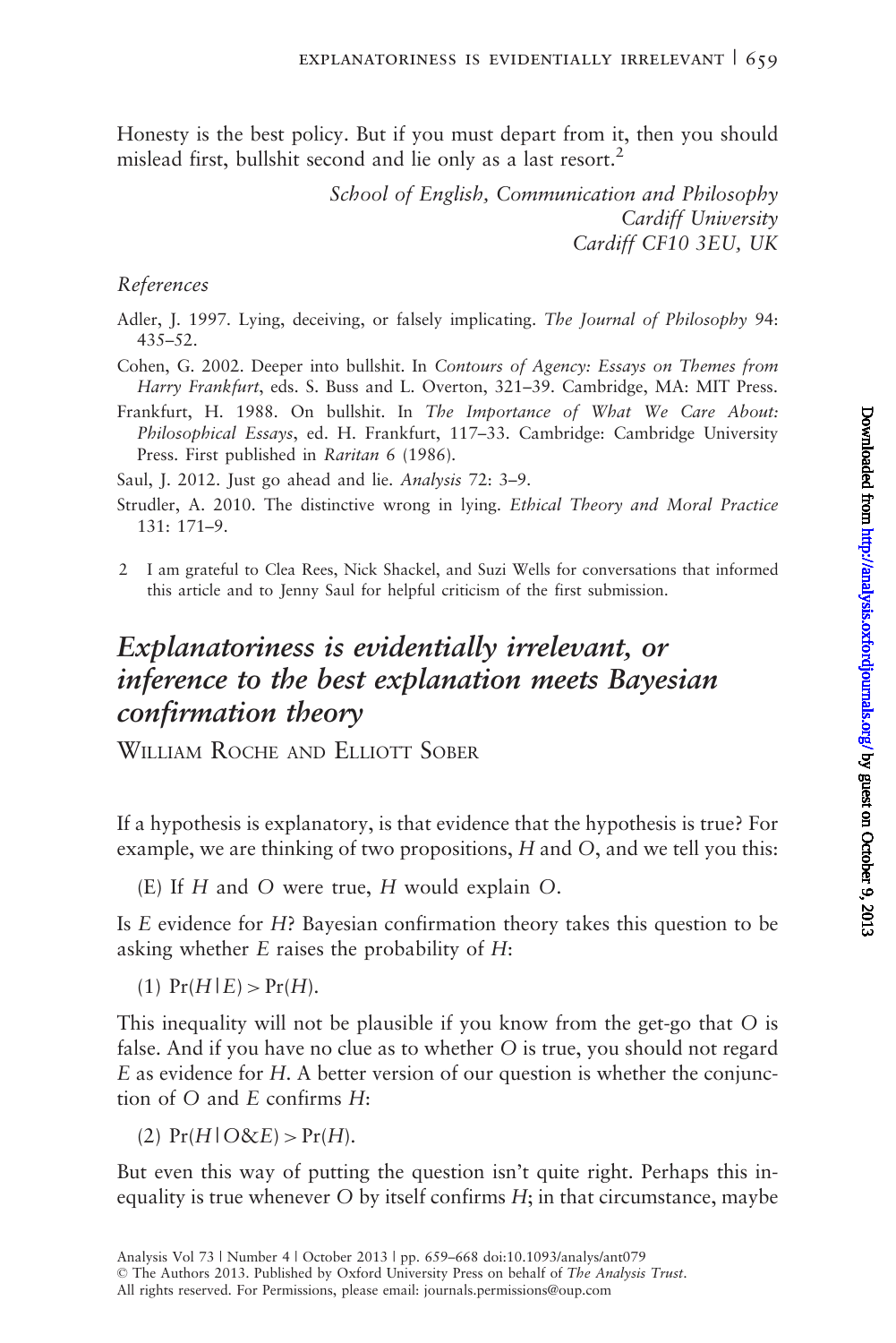(2) is true simply because E is evidentially irrelevant to H, so adding E to O does no harm. Our question really should be: does  $E$  *add* anything to O's confirmation of H? What we really want to know, when  $Pr(H|O) > Pr(H)$ , is whether

 $Pr(H|O\&E)$  >  $Pr(H|O)$ 

Our thesis is that this inequality is false. What is true instead is this:

(3)  $Pr(H | O \& E) = Pr(H | O)$ .

This equality says that the observation O *screens-off* E from  $H$ ; according to proposition (3), the explanatoriness of  $H$  is evidentially idle, once the truth of O is taken into account. If you already know that O is true and you have computed  $Pr(H|O)$ , learning E does not change how confident you should be in  $H$ . If we relocate proposition  $O$ , shifting it from the conditioning proposition that it is in (3) and making it part of the probability function itself, (3) becomes

(4)  $Pr_{\mathcal{O}}(H|E) = Pr_{\mathcal{O}}(H)$ .

This equality says that  $E$  is confirmationally irrelevant to  $H$  within the probability function  $Pr<sub>O</sub>(-)$ . This judgement of irrelevance does not depend on which Bayesian measure of degree of confirmation one adopts (Fitelson 1999).

We will argue for (3) by describing an example. Scientists began studying the relationship of smoking cigarettes and lung cancer by assembling frequency data. They observed that people who smoke more cigarettes get lung cancer more frequently than people who smoke fewer. These observations convinced them that a probabilistic inequality is true:

 $Pr(S$  will get lung cancer S has smoked *i* cigarettes to date) >  $Pr(S$  will get lung cancer S has smoked *j* cigarettes to date), for all  $i > j$ .

This inequality says that smoking and cancer are correlated; it leaves open whether the one causes the other. We'll return to this causal question in a moment, but first we want to consider statements that assign a value to a conditional probability in which the placement of smoking and lung cancer are reversed from the probabilities that figure in this last inequality. For example, consider this one:

(5)  $Pr(S \text{ smoothed at least } 10,000 \text{ eigenettes before age } 50 \text{ | } S \text{ got lung})$ cancer after age  $50 = c$ .

We take  $c$  to be a good estimate of the value of the conditional probability, one that is justified by observing a large group of individuals who got lung cancer after the age of 50 years and then seeing how much they smoked before they reached that age. We will assume that the observed frequency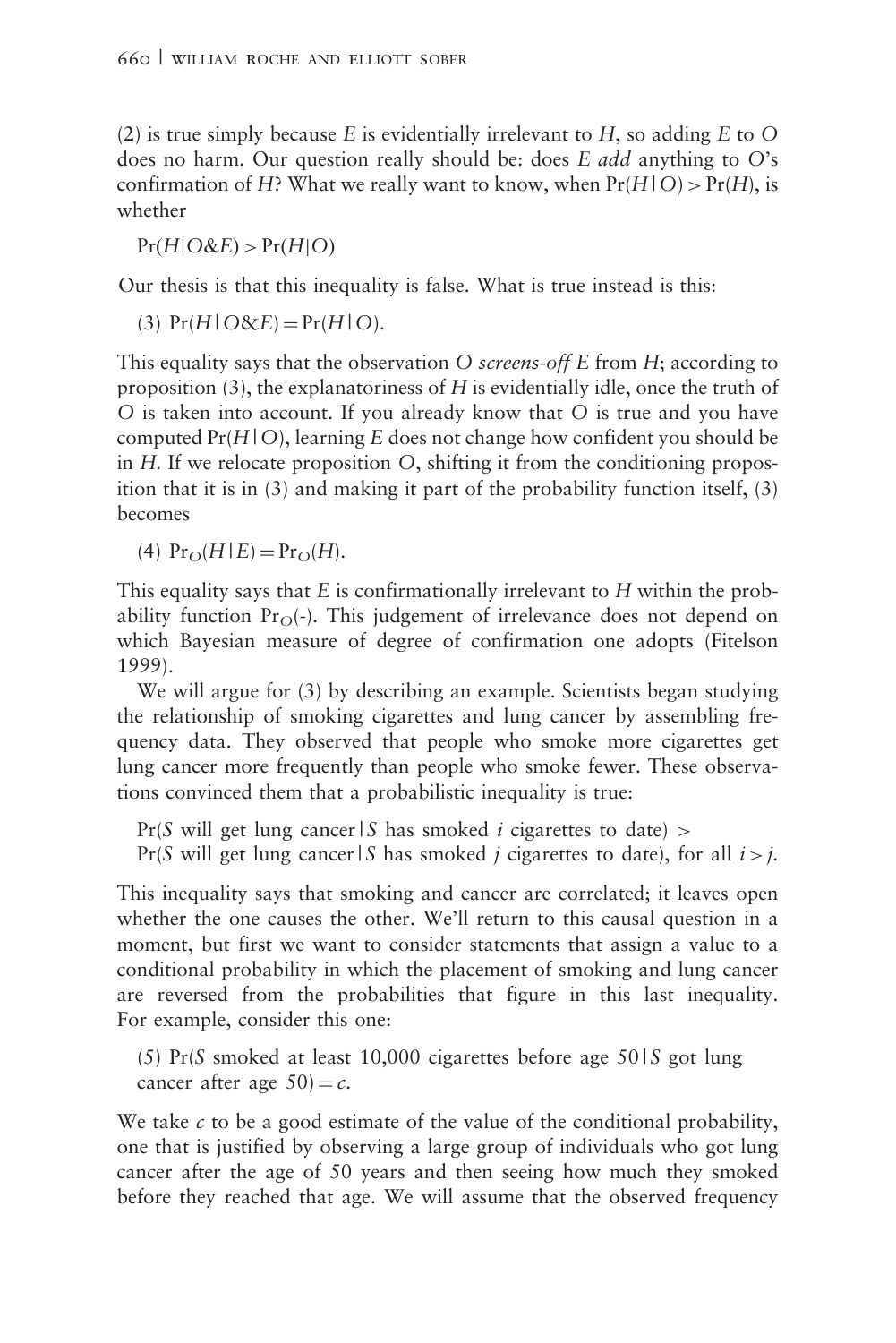of heavy smoking in this group allows one to construct a good estimate of the value of the conditional probability. It isn't essential to our argument that the best estimate should be the one of maximum likelihood, meaning the one that maximizes the probability of the observed frequency. We will also assume that the probability in  $(5)$  is greater than the unconditional probability  $Pr(S)$ smoked at least 10,000 cigarettes before the age of 50 years) – lung cancer later in life raises the probability that one was a heavy smoker earlier.

The slogan that correlation isn't the same as causation was of great importance to the investigation of how smoking cigarettes and lung cancer are related. Eventually the hypothesis that smoking causes lung cancer won out, but along the way the distinguished statistician and population geneticist R.A. Fisher (1959) constructed an alternative hypothesis. Fisher's hypothesis was that smoking and lung cancer are joint effects of a common cause; there is a gene that gives you a yen to smoke cigarettes and also causes you to develop lung cancer. Fisher's hypothesis is a possible explanation of the correlation of smoking and lung cancer. To put this example to work, we will assume that causation and explanation are related as follows: if the causal hypothesis is true, then a person's being a heavy smoker would explain why he or she gets lung cancer, whereas if Fisher's hypothesis is true, then a person's being a heavy smoker would not explain why he or she gets lung cancer.

If you deny the screening-off claim expressed in (3) and (4) and hold that explanatoriness is evidentially relevant, you are obliged to endorse the following inequality:

(6) Pr(S smoked at least  $10,000$  cigarettes before age  $501S$  got lung cancer after age 50 & if S smoked at least 10,000 cigarettes before age 50 and S got lung cancer subsequently, then the smoking would explain the lung cancer) >  $Pr(S \text{ smoothed at least } 10,000 \text{ eigenettes before age } 50 | S$ got lung cancer after age 50).

Propositions (5) and (6) are not logically incompatible. However, it is curious that  $(5)$  is supported by the frequency data we mentioned, but  $(6)$  is not. The frequency of heavy smokers among people who subsequently get lung cancer provides a good estimate of the value of c in  $(5)$ , and adding the claim that heavy smoking is explanatory doesn't change what that estimate should be. In short, (6) is false; what is true is an equality.

It may be objected that data from a finite sample can be misleading and that this leaves room for asserting inequality (6), the idea being that the observed frequency underestimates the true probability, which the fact about explanatoriness corrects. Our reply is that the problem persists as sample size is increased.

Our interpretation of this example does not mean that the causal hypothesis and Fisher's alternative to it are evidentially indistinguishable. They are not. If smoking causes cancer, then getting people to stop smoking should reduce the incidence of the cancer, but if smoking and lung cancer are joint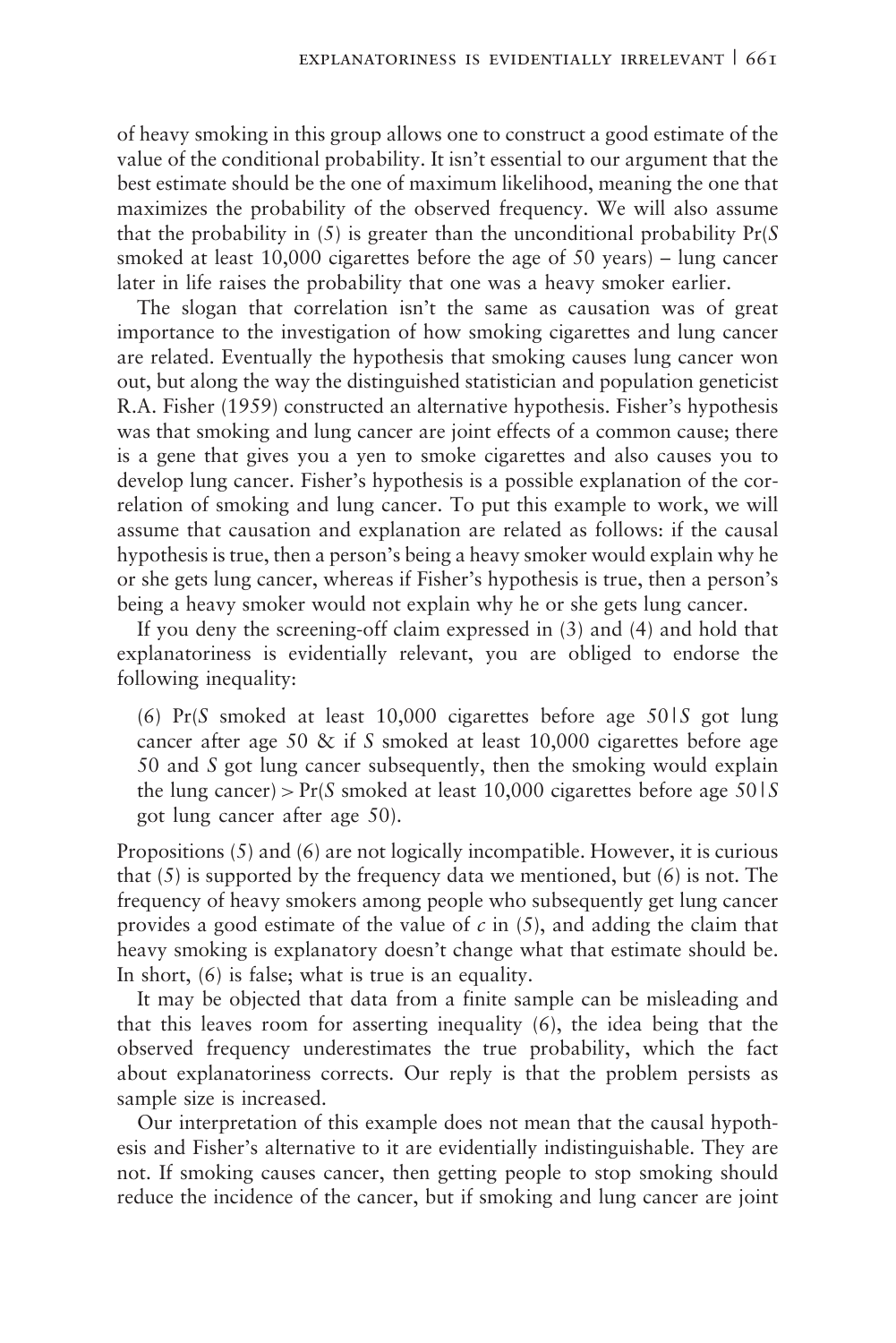effects of a common genetic cause, then intervening on people's smoking habits should leave cancer rates unchanged.

This example connects with a wider issue. Explanatory asymmetries are a staple in the literature on explanation; think of Bromberger's (1966) example of the flagpole and the shadow. In general, explanation is anti-symmetric: if X explains Y, then Y does not explain X. This is especially clear when X and Y report the occurrence of token events. However, there is no such antisymmetry in confirmation. On the contrary, what Bayesianism enshrines is symmetry: if  $X$  confirms  $Y$ , then  $Y$  confirms  $X$ . This follows from the Bayesian definition of confirmation, since

 $Pr(Y|X) > Pr(Y)$  if and only if  $Pr(X|Y) > Pr(X)$ 

is a consequence of Bayes' Theorem. If the explanation relation is anti-symmetric and the evidence relation is symmetric, it is no surprise that evidential relations are sometimes indifferent to explanatory relations. If smoking is evidence for lung cancer, then lung cancer is evidence for smoking, and it makes no difference that smoking explains lung cancer but lung cancer does not explain smoking. To make this vivid, consider the following equality:

(7) Pr(S smoked cigarettes earlier in life  $|S|$  gets lung cancer later) =  $Pr(S \text{ gets lung cancer later in life} | S \text{ smoke}d \text{ cigarette}$  earlier).

There is no *a priori* reason why this equality should be true, but suppose that frequency data amply support it. If explanatoriness were evidentially relevant, the following inequality should be true:

(8) Pr(S smoked cigarettes earlier in life  $\mid S \rangle$  gets lung cancer later & earlier smoking would explain later lung cancer) >  $Pr(S \text{ gets lung})$ cancer later in life  $\vert S \rangle$  smoked cigarettes earlier & later lung cancer would not explain earlier smoking).

We suggest that if (7) is supported by frequency data, then (8) will not be. So far, we have railed against the thesis that:

 $Pr(Y|X \& \text{if } X \text{ and } Y \text{ were true, then } Y \text{ would explain } X) > Pr(Y|X),$ 

but there is a counterpart thesis that we also want to criticize. It says that:

 $Pr(Y|X \& \text{if } X \text{ and } Y \text{ were true, then } X \text{ would explain } Y) > Pr(Y|X).$ 

Here again, we think that what is true is an equality, and smoking and cancer again furnish an illustrative example. We hold that:

 $Pr(S \text{ gets cancer later in life} | S \text{ smoke}d \text{ cigarette}s \text{ earlier } \& \text{ if } S \text{ smoke}d$ cigarettes earlier and got lung cancer later, then S's smoking would explain S's getting lung cancer) =  $Pr(S \text{ gets cancer later in life} | S)$ smoked cigarettes earlier).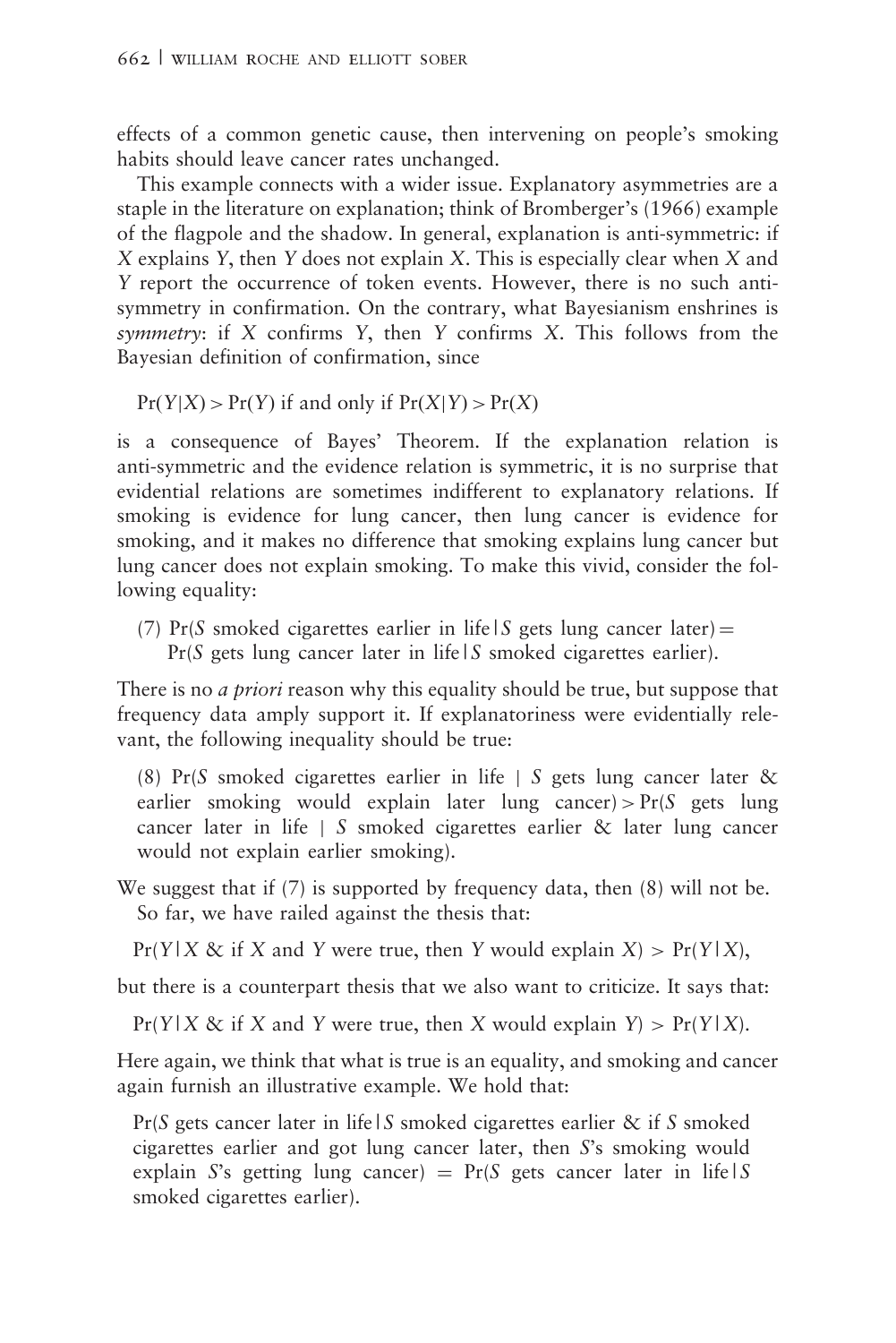A good estimate of the probability on the right is furnished by frequency data; the same estimate is a good one for the probability on the left.

In the above examples concerning smoking and cancer, we used frequency data to estimate the value of a probability and then argued that these estimates are not changed when facts about explanatoriness are taken into account. It might be objected that Bayesianism makes it clear that there are circumstances in which the observed frequency is not the best estimate of a probability. For example, suppose you toss a coin 1,000 times and observe that 503 of the tosses landed heads. Suppose you know that almost all coins are fair, meaning that their probability of landing heads when tossed is  $p = 0.5$ , but that a very small number of coins are heavily biased in favour of heads with  $p = 0.9$ . This information will lead you to infer that the coin you tossed has  $p = 0.5$ . Our reply is to agree that prior information can influence one's estimate of a probability; observed frequencies are not the only source of information. However, notice in this example that the concept of explanatoriness plays no role.

Our thesis is not that explanatory information never conveys information about confirmation. For example, in Hempel's (1965) deductive-nomological (DN) theory of explanation, H is the explanans proposition in a DN explanation of O only if H entails O. We know from Bayes' theorem that if H entails O, then O cannot disconfirm H; O will either leave H's probability unchanged, or  $O$  will raise  $H$ 's probability. So the DN information tells us something about confirmation. However, what is doing the work here is the formal relation of the two propositions  $H$  and  $O$ . It is just because  $H$  entails O that the confirmational fact falls into place; whether H if true would explain O is as it may be. Another feature of Hempel's theory is that if H explains O, then H is true, so in a very clear sense this information about explanation is evidentially relevant. Our thesis does not deny that transparent fact.

As of yet, we have said nothing about what explanation means in prop $o$ sition  $(E)$ . Surely some assumptions about this are required by the thesis that explanatoriness is evidentially irrelevant. Here is what we think suffices: even if proposition  $(E)$  has entailments about the logical and probabilistic relations of O and H, there is more to explanation than this. Hempel thought that  $(E)$ requires that  $Pr(O|H)$  is high; in both his deductive-nomological and his inductive-statistical models of explanation, the *explanans* proposition  $(H)$ says that the truth of the explanandum proposition (O) was to be expected. Salmon (1984) argued against this requirement of high probability, persuasively in our view. But even if you side with Hempel, our argument goes through, provided that you grant the following: for  $(E)$  to be true, it isn't sufficient that various logical and probabilistic relations between O and H hold; explanatoriness means something more. We suggest that reasonable candidates for that something more will vindicate our screening-off thesis.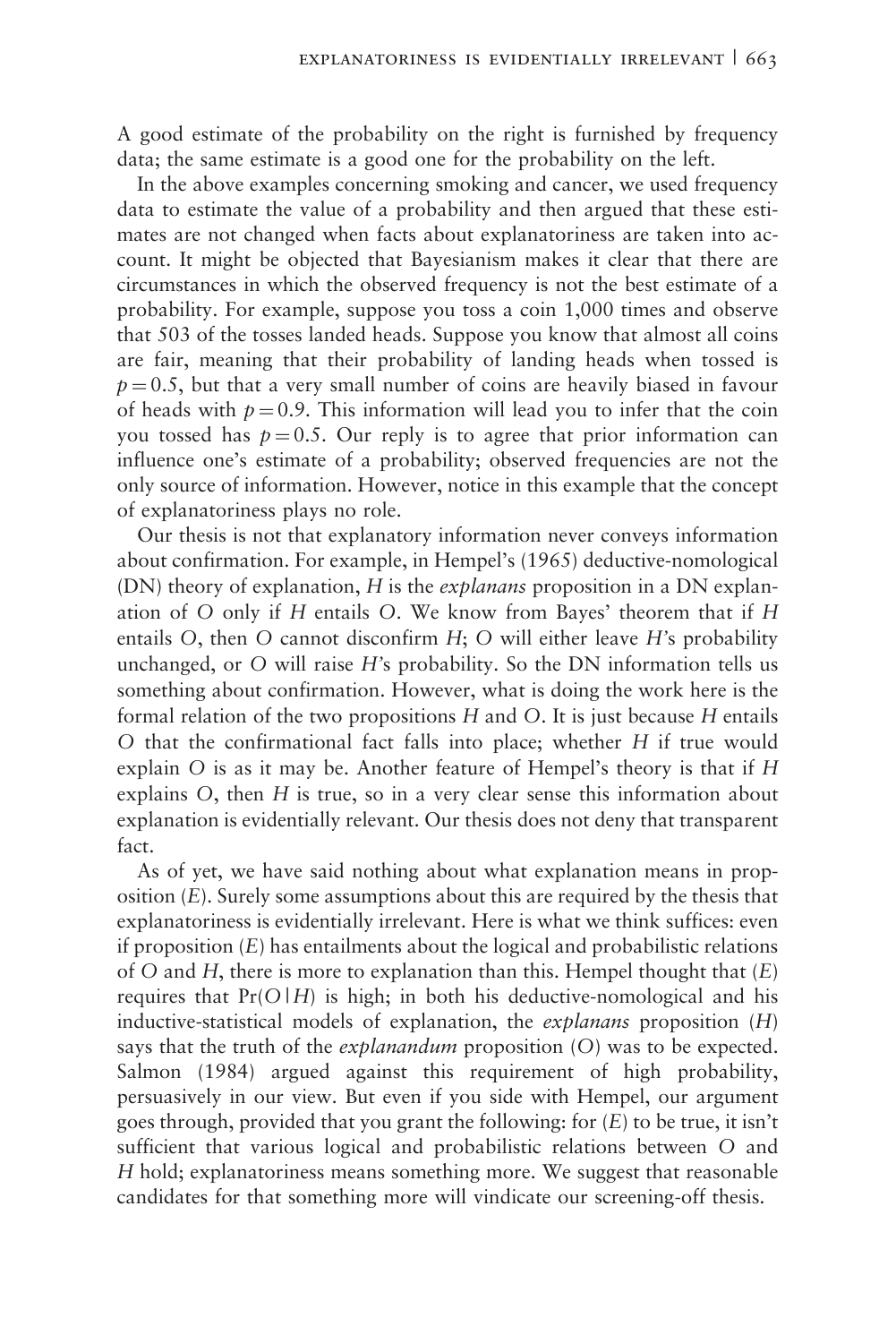It might be suggested that the screening-off test that we have used for confirmational relevance is misguided. Consider proposition I, which says that O logically implies H. Surely I is confirmationally relevant to H. If you know that  $\overline{O}$  is true but don't know that  $\overline{O}$  implies  $H$ , and then you learn that this logical fact obtains, that should have an impact on how confident you are that  $H$  is true. Yet, O screens off I from  $H$ :

 $Pr(H|O) = Pr(H|O\&I).$ 

The reason this equality is true is that purely logical and mathematical facts are baked into probability functions. Conditionalizing on them has no impact on posterior probabilities, since (so to speak) they are taken into account from the start. Bayesian confirmation theory standardly assumes that rational agents are logically omniscient, an idealization that Garber (1983) tried to set aside in his discussion of the problem of old evidence. We agree that screening-off isn't a good test for the confirmational relevance of purely logical facts. But the fact that if  $H$  and  $O$  were true, then  $H$ would explain O is not a purely logical fact, so we stand by our use of the screening-off test in the case at hand. This does not mean that the relevant probability functions can embed only logical truths. Recall that the one used in (4) assumes that proposition O is true.

There is a second objection that also alleges that the screening-off criterion is too demanding. Consider a lineage from parent  $(p)$  to offspring  $(o)$  to grandoffspring (g) where reproduction is uniparental. Suppose that the offspring's having trait T screens off the parent's having  $T$  from the grandoffspring's having T:

 $Pr(g \text{ has } T | o \text{ has } T) = Pr(g \text{ has } T | o \text{ has } T \& p \text{ has } T).$ 

It would be wrong to conclude from this that the parent's having trait  $T$ provides no evidence as to whether the grandoffspring does. It may well. Screening-off does not rule out the possibility that: $<sup>1</sup>$ </sup>

 $Pr(g \text{ has } T | p \text{ has } T) > Pr(g \text{ has } T).$ 

Our reply is that this point about the lineage is correct, but the problem posed by proposition (E) has a special feature. Recall that we began the article by considering propositions (1) and (2) as possible representations of the thesis that explanatoriness is confirmationally relevant. We set aside (1) because it is false and (2) because it fails to get at what matters. This led us to the thesis that  $Pr(H|O\&E) > Pr(H|O)$  and to its contrary (3). It is

<sup>1</sup> Consider a causal chain from  $\pm X$  to  $\pm Y$  to  $\pm Z$ , where each of these is a dichotomous variable. If each state of  $\pm Y$  screens-off each state of  $\pm X$  from each state of  $\pm Z$ , and if  $+X$ confirms  $+Y$  and  $+Y$  confirms  $+Z$ , then it follows that  $+X$  confirms  $+Z$ . See Shogenji (2003); for an equivalent result, see Sober (2009a: 76) and for a slightly stronger result, involving a slightly weaker screening-off condition, see Roche (2012).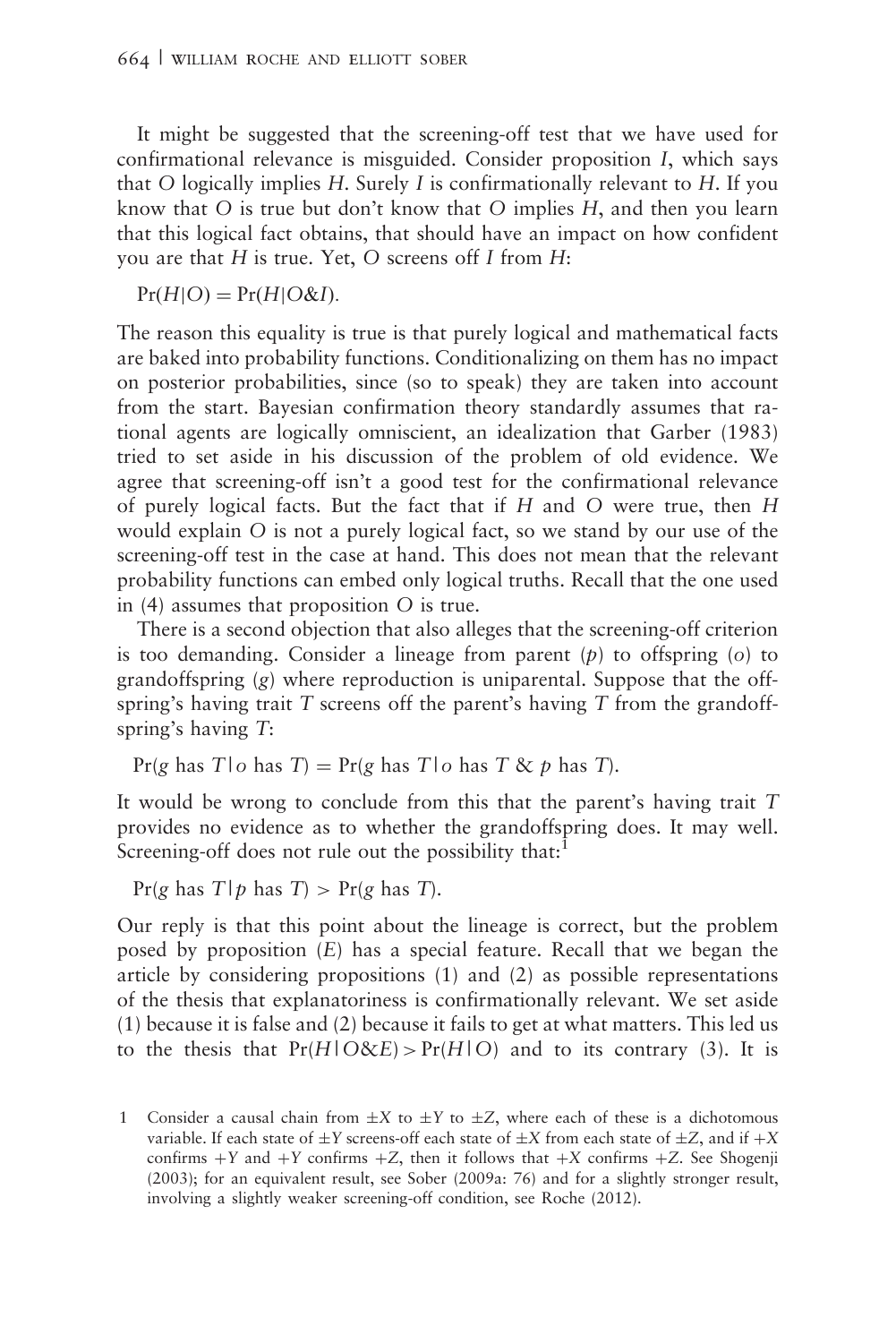undeniable that screening-off can be misused as a criterion for confirmational relevance (Sober forthcoming for discussion); however, we don't see that it is misused in our focus on the thesis that  $Pr(H|O\&E) > Pr(H|O)$  and on proposition (3).

Our screening-off thesis is related to van Fraassen's (1989) thesis that inference to the best explanation (IBE) is probabilistically incoherent, and therefore subject to a Dutch book. Van Fraassen thinks that IBE proposes a two-step rule for updating: if the evidence O increases H's probability, then H receives a further boost in probability if H would provide a good explanation of O. Our argument aims to show that the explanatoriness of H cannot provide this additional boost; in addition, it side-steps the question of how the apparently prudential considerations introduced by Dutch book arguments are relevant to a non-prudential notion of rational degree of  $beli\theta^2$ 

We have developed our argument by using the Bayesian theory of confirmation, but we think the lesson generalizes to other theories. Any theory of confirmation that relies just on purely logical and mathematical relations among propositions, and does not use explanatoriness as an evidential principle, will allow a screening-off argument to be developed.

How does our argument concerning the evidential irrelevance of explanatoriness bear on IBE? IBE is a rule of rational acceptance; it tells you when you should believe that a hypothesis is true (Harman 1965; Lipton 2004; Lycan 2002; Psillos 2007). The version of IBE that we want to discuss holds that explanatoriness is not, in Lycan's apposite phrase, an epistemically irrelevant bonbon; rather, the explanatoriness of a hypothesis is part of what makes it rationally acceptable (in addition to the references just given, see also White  $2005$ ).<sup>3</sup> Indeed, it isn't just IBE theorists who view IBE in this way; users of IBE – for example, in philosophy of science and in meta-ethics – often take the same view (see Sober forthcoming for discussion).

Acceptance involves a dichotomy – the evidence you have either makes it rational for you to believe the hypothesis or it does not. Whereas IBEists usually are content to think about dichotomous belief, Bayesians usually prefer to think of degrees of belief. How are the two concepts related? We suggest the following standard connecting principle: if it is rational to believe

- 2 Our argument also side-steps difficult questions concerning epistemic goals that are introduced by inaccuracy minimisation arguments; see Douven (2013) for discussion.
- Day and Kincaid (1994) and Okasha (2000) have a different understanding of IBE; they consider IBE to be entirely parasitic on a Bayesian calculation of posterior probabilities. Where  $H_1$  and  $H_2$  are competing explanations of one's total evidence X, they say that  $H_1$ is a better explanation than  $H_2$  precisely when  $H_1$  has the higher posterior probability, which Bayes' theorem tells us is true precisely when  $Pr(X|H_1)Pr(H_1) > Pr(X|H_2)Pr(H_2)$ . If this were all that IBE involved, it could not conflict with the Bayesian theory of confirmation, though we then would want to protest that the name of this theory is misleading; a better label would be inference to the best hypothesis.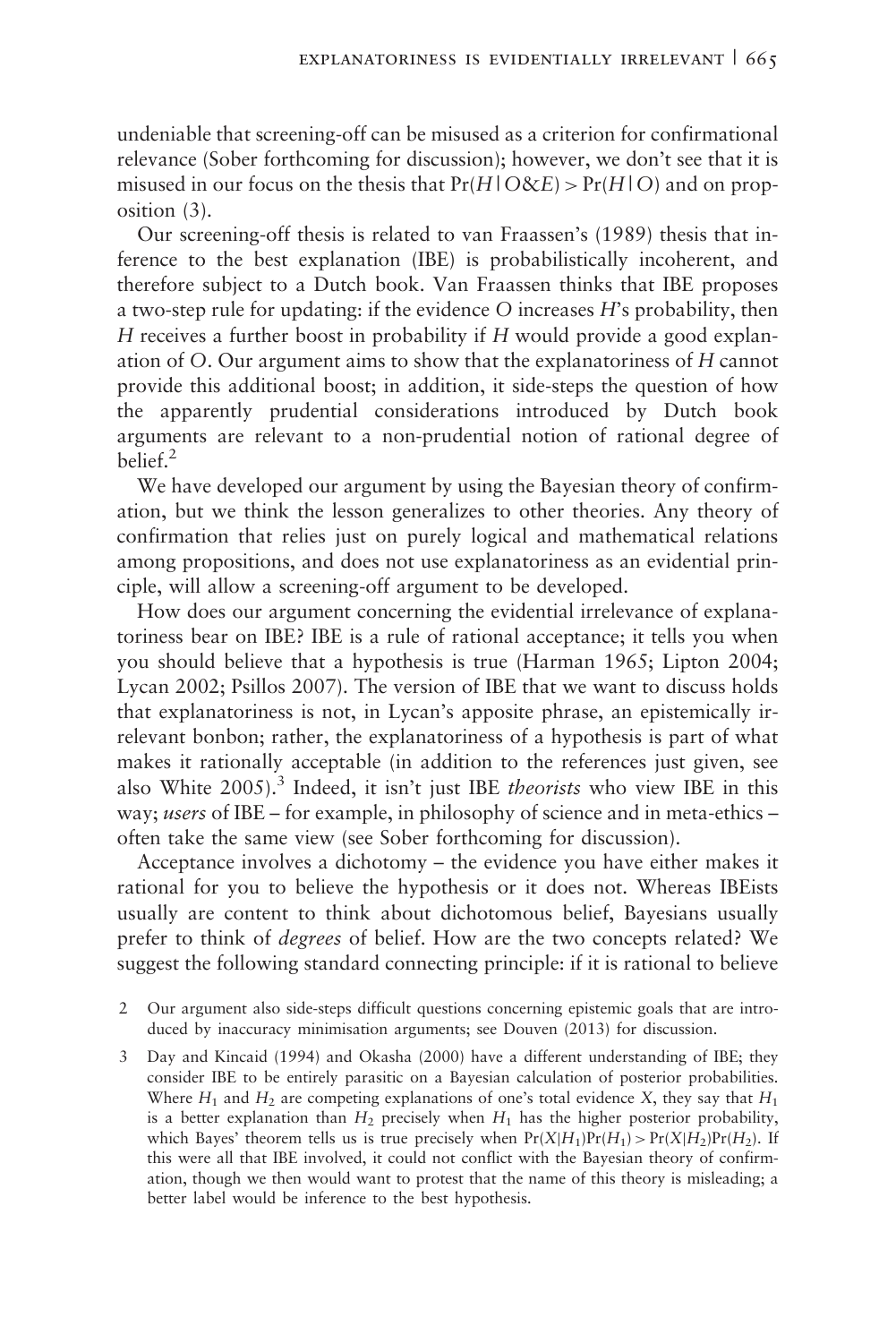hypothesis H, based on one's total evidence X, then  $Pr(H|X) > 0.5$ . There are two factors that determine whether  $Pr(H|X) > 0.5$ . There is the prior probability  $Pr(H)$  and there is the degree to which X confirms H. Translated into the language of Bayesianism, this means that if explanatoriness is to influence rational acceptability it must either affect the prior of H or the degree to which X confirms H. We have already argued that explanatoriness should play no role in the Bayesian notion of degree of confirmation. This leaves it open that explanatoriness might be relevant to the assignment of priors; this idea is defended by Lipton (2004), Huemer (2009) and Weisberg (2009). We now will argue that the same reasoning that closes the door for degree of confirmation also slams it shut for prior probabilities.

It is a familiar idea in Bayesianism that today's prior probabilities are often yesterday's posterior probabilities. Our earlier proposition (5) can be used to illustrate this relation of present to past. If you learn today that  $S$  got lung cancer after the age of 50 years and this is all you learn, your new prior has the same value as your old posterior:

 $Pr_{today}(S \text{ smoothed at least } 10,000 \text{ eigenettes before age } 50)$  =  $Pr_{\text{vesterday}}(S \text{ smod} \text{ at least } 10,000 \text{ eigenettes before age } 50 \mid S \text{ got lung})$ cancer after age 50).

In connection with the second of these probabilities, we argued before that facts about explanatoriness get screened off; adding a claim about explanation to the conditioning proposition does not change the value of yesterday's probability. This means that the value of today's prior is also unaffected by explanatoriness.

We said above that today's priors are *often* yesterday's posteriors. We used the term 'often' to exclude first priors; perhaps there are some nontrivial, prior probabilities that are rock bottom, not based on any observational evidence at all. Should first priors be assigned values to reflect considerations of explanatoriness? We are sceptical. The explanatoriness of a hypothesis has to do with its relationship to other propositions. For example, the hypothesis  $(H)$  that S was a heavy smoker will be very explanatory if S gets lung cancer, but H will be much less explanatory if S fails to contract lung cancer. If you don't know whether S contracts lung cancer, you don't know whether H is very explanatory or very unexplanatory. In this state of ignorance, should you assign H a high prior because it will be very explanatory if S gets lung cancer, or should you assign H a low prior because it will be very unexplanatory if S fails to get lung cancer?<sup>4</sup> First priors are supposed to be assigned on the basis of zero observational information. We are okay with tautologies and contradictions being assigned priors in this circumstance though this has

<sup>4</sup> As mentioned earlier, Salmon (1984) rejects the thesis that the *explanans* must show that the explanandum was to be expected. This does not help IBEists who want the assignment of values to first priors to be influenced by considerations of explanatoriness.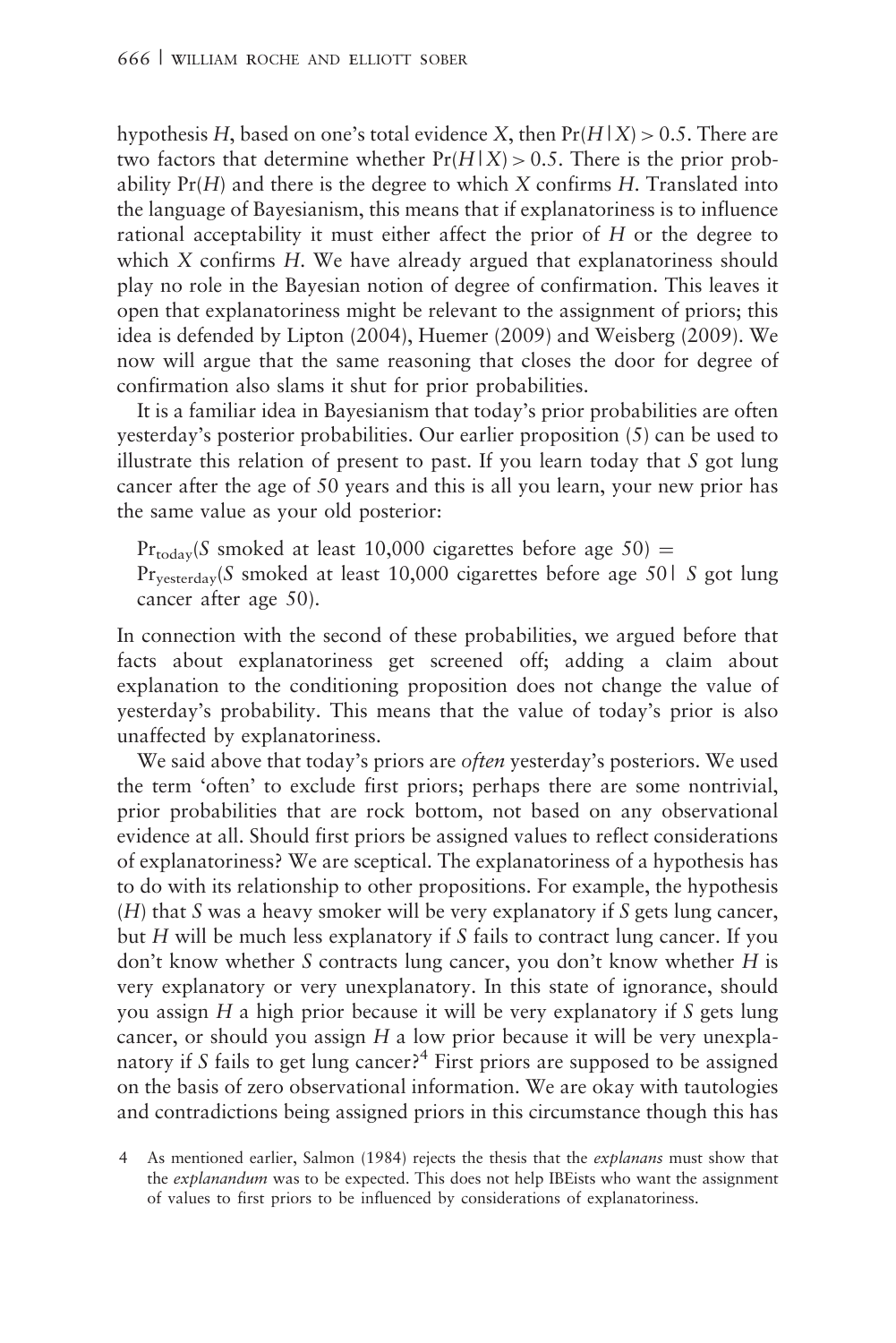nothing to do with explanatoriness. But how this meagre basis can be augmented by bringing in explanatoriness is a mystery to  $\overline{\mathfrak{u}}$ .<sup>5</sup>

Friends of inference to the best explanation may be tempted to draw the following conclusion from our argument: so much the worse for Bayesianism. IBEists who reject Bayesianism because they think that explanatoriness is confirmationally relevant need to formulate a non-Bayesian theory of confirmation. Even if they think that explanatoriness is confirmatory, this supplies only a sufficient condition for confirmation; it is perfectly clear that  $O$  can confirm  $H$  even when  $H$  if true would not explain  $O$ . Once necessary and sufficient conditions for confirmation are specified, the challenge is to show why explanatoriness is evidentially relevant.<sup>6</sup>

> University of Wisconsin Madison Madison, WI 53706, USA ersober@wisc.edu

Texas Christian University Fort Worth, TX 76129, USA w.roche@tcu.edu

## References

- Bromberger, S. 1966. Why questions. In Mind and Cosmos, ed. R.G. Colodny, 86–111. Pittsburgh, PA: University of Pittsburgh Press.
- Day, T. and H. Kincaid. 1994. Putting inference to the best explanation in its place. Synthese 98: 271–95.
- Douven, I. 2013. Inference to the Best Explanation, Dutch books, and inaccuracy minimisation. Philosophical Quarterly 63: 428–44.
- Fisher, R. A. 1959. Smoking: the Cancer Controversy Some Attempts to Assess the Evidence. Edinburgh: Oliver and Boyd.
- Fitelson, B. 1999. The plurality of Bayesian measures of confirmation and the problem of measure sensitivity. Philosophy of Science 66: S362–78.
- Garber, D. 1983. Old evidence and logical omniscience in Bayesian confirmation theory. In Minnesota Studies in the Philosophy of Science vol. 10. Testing Scientific Theories, ed. J. Earman, 99–131. Minneapolis: University of Minnesota Press.
- Harman, G. 1965. The inference to the best explanation. Philosophical Review 74: 88-95.
- Hempel, C. G. 1965. Aspects of scientific explanation. In Aspects of Scientific Explanation and Other Essays in the Philosophy of Science. 331–96. New York: Free Press.
- Huemer, M. 2009. Explanationist aid for the theory of inductive logic. British Journal for the Philosophy of Science 60: 345–75.
- Lipton, P. 2004. Inference to the Best Explanation, expanded 2nd edn. London: Routledge.
- 5 Can simplicity be used to justify an assignment of first priors? Sober (2009b) argues that scientifically legitimate uses of parsimony and simplicity rest on empirical assumptions.
- 6 We thank Branden Fitelson, Mike Titelbaum, and Danielle Wylie for useful discussion.